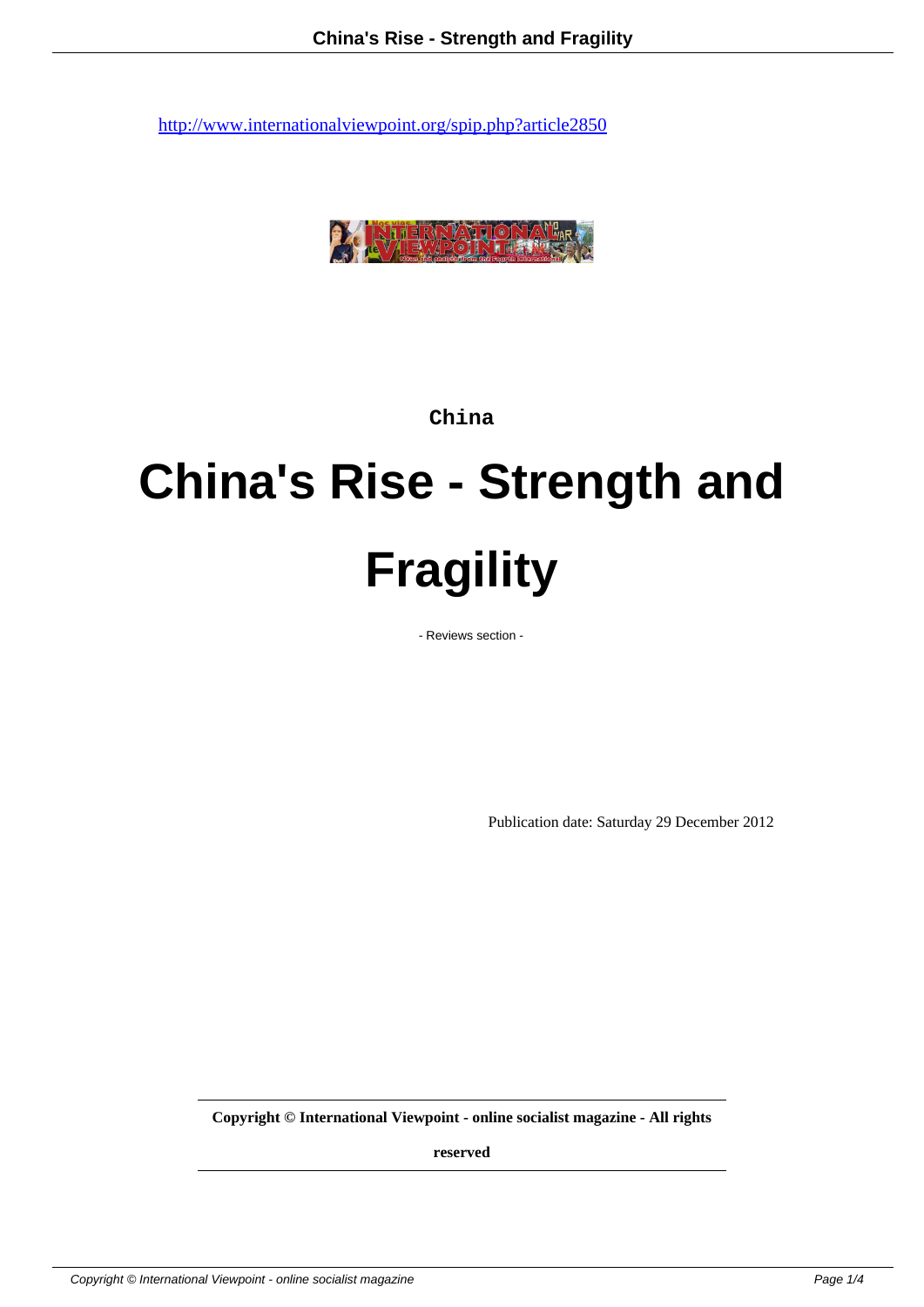

**This book is a collection of essays which [look at the inh](IMG/jpg/China-12mm-v7_Merlin-4-679x1024.jpg)erent contradiction in the rise of China from a class perspective. It argues that China is a bureaucratic capitalist state which is a special kind of state capitalism. Only with bureaucratic capitalism does the merging of the bureaucracy and the state reach a point where the bureaucracy privatizes the state in its entirety and makes the latter a vehicle for underpinning the accumulation of bureaucratic capital. Combining the coercive power of the state and the power of money, the bureaucracy enjoys all the advantages of state capitalism in promoting both neck-breaking industrialization and taking anti-cyclical measures in the midst of the current Great Recession. Its strength, however, is only the result of a special alignment of class relations conditioned by the 1949 revolution and its later development, combined with China's particular characteristics and its backwardness. The combined results of all these factors keep the working class docile. Paradoxically, the rise of capitalist China has also fundamentally changed the conditions which have led to the rise of the absolutist state. It has modernized China to the point that the working class now accounts for nearly 40 per cent of the labour force and half of the Chinese population now lives in urban areas. It has led to new perspectives, raised self-esteem and created higher expectations among the new generation of the working class, as is shown in recent struggles. Meanwhile the deep demoralization among the people since the defeat of the 1989 democratic movement is beginning to recede. On top of this, Chinese state capitalism is beginning to exhaust its strength as it increasingly relies on rapidly expanding public debt. A new page for China may begin to turn.**

Published by Merlin Press in association with Resistance Books and the IIRE.

Issue 54 of the IIRE Notebooks for Study and Research

## **What they say about the book:**

Au Loong Yu offers a profound analysis of the rise of China in the manner it should be done: through placing front and centre a meticulous examination of its capitalist ruling class and of the variegated ways in which it appropriates a surplus. By starting from the multiple forms of property through which the country's dominant bureaucratic state capitalists sustain themselves, Au is able at one and the same time to lay bare the roots of the Chinese economic miracle and the foundations of its durable authoritarian political order, to expose the politico-economic contradictions that are likely to limit growth and bring crisis to the system, and to illuminate the sources of the fierce class struggles that continue to wrack town and country and threaten, over time, to open the way to political alternatives. Truly a tour de force. - **Robert Brenner, Professor of history and director of the Center for Social Theory and Comparative History at UCLA, editor of the socialist journal Against the Current**, and editorial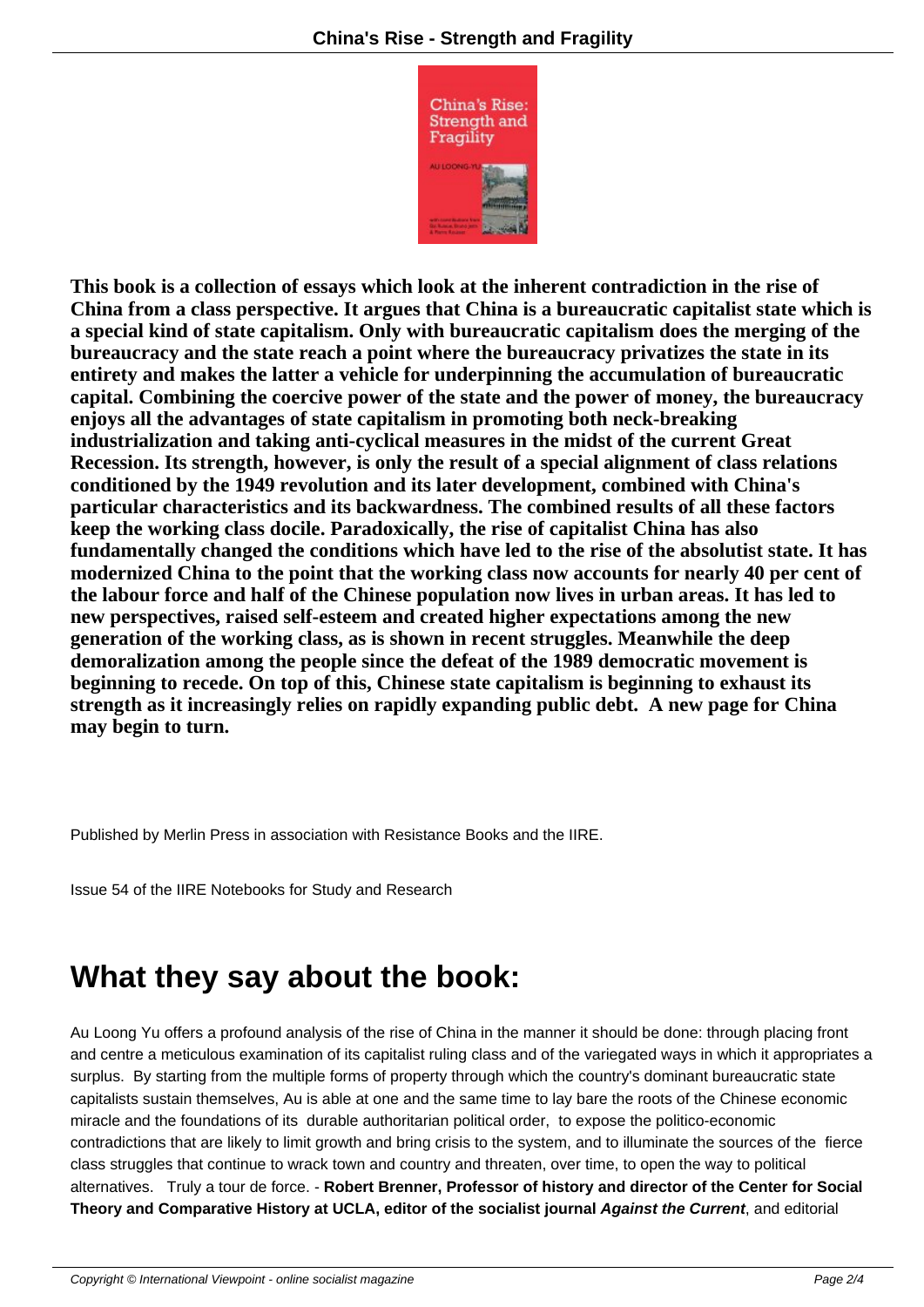committee member of New Left Review.

Au Loong Yu provides the most thorough account of the extent and nature of the transformation of the Chinese state into authoritarian capitalism. This book is essential reading for all those who seek to understand and grasp the dynamics of Chinese-style capitalism and working class resistance to the despotic system. - **Immanuel Ness, Brooklyn College; editor, International Encyclopedia of Revolution and Protest, 1500 to the Present**.

This collection of essays on China brings a rare and much needed perspective to the literature on the rising star of the global economy. Most are authored by Chinese Marxist critics of the regime. This "insider" Marxist perspective translates into a discussion of issues rarely covered in the existing literature,including a special focus on the workers movement. Very useful. - **Gilbert Achcar, Professor at the School of Oriental and African Studies, London.**

A collection of lucid and enlightening essays. Au Loong Yu leaves no doubt that China has become capitalist to the fullest extent - with the party bureaucracy as the new bourgeoisie. This leads to old and new contradictions, not to the end of history. - **Bodo Zeuner, Professor in political science, Berlin.**

A fascinating analysis of contemporary struggles in China situated in a rich theoretical overview of Maoism and class relations, as well as the country's position in the international system. A powerful and provocative challenge to many misconceptions on the Left that deserves to be widely read and debated.- **Adam Hanieh, School of Oriental and African Studies; member of the editorial board of the journal Historical Materialism**.

## **Contents**

**Part 1 - Analysis**

On the rise of China and its inherent contradictions: Au Loong Yu

China going global: Au Loong Yu

China - unavoidable rise or possible decline: Bruno Jetin

China - globalization and nationalist responses: Au Loong Yu

#### **Part 2 - Resistance**

Labour resistance in China - 1989-2009: Au Loong Yu and Bai Ruixue

From 'master' to 'menial' - state workers in China today: Au Loong Yu

Disposable labour under social apartheid: Au Loong Yu

The role of the All China Federation of Trade Unions - implications for workers today: Bai Ruixue